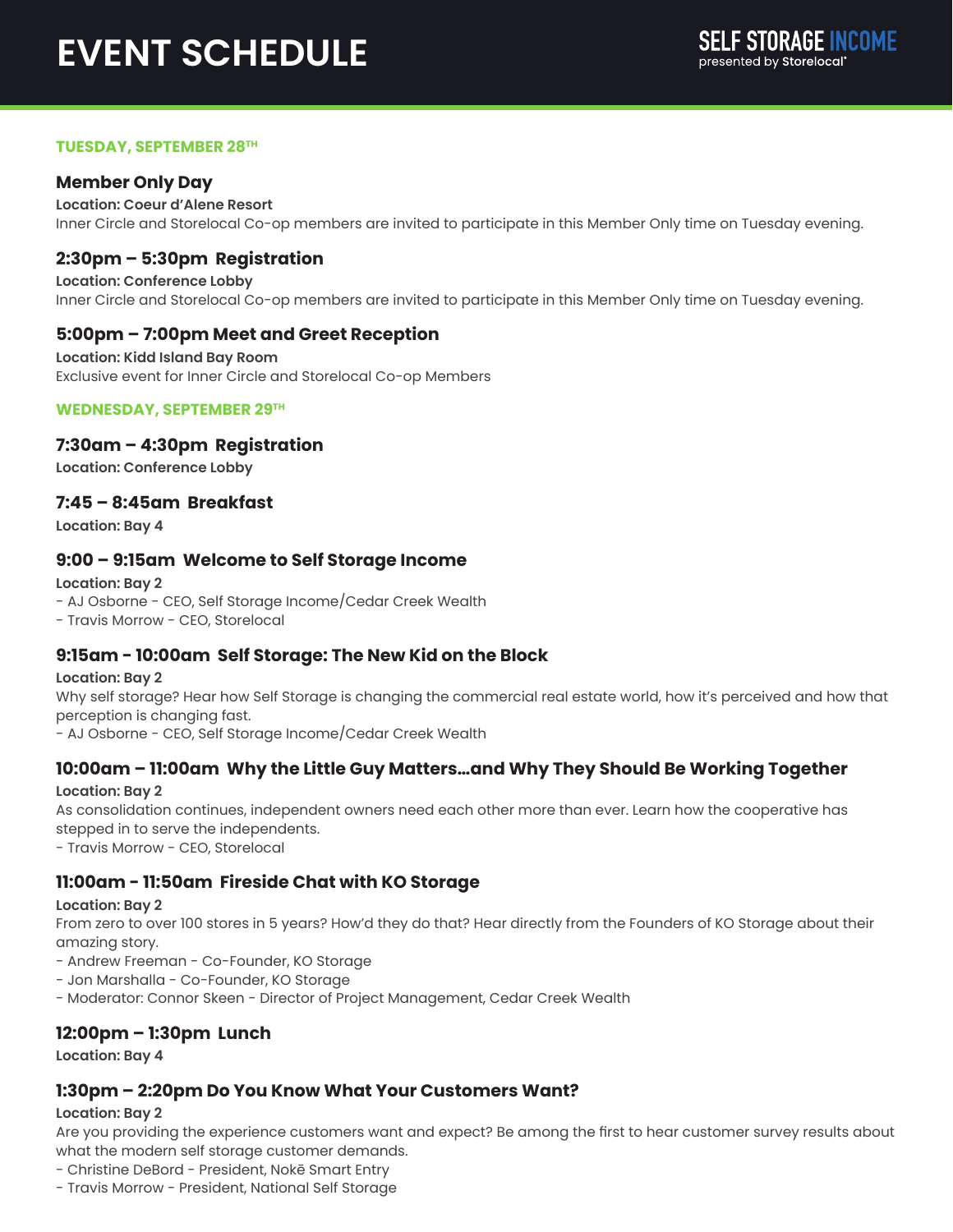## **2:20pm – 3:00pm Income Break: Open time to catch up on your own business**

## **3:00pm – 3:50pm Finding Deals**

#### **Location: Bay 2**

Self storage is as hot as it's ever been. Finding facilities has become more and more difficult. Learn how to comb through the listings to find the right deal for you.

- Brian Mullally - VP of Acquisition, Cedar Creek Wealth

## **4:00pm – 4:50pm Raising Capital Through Social Media**

#### **Location: Bay 2**

You've found your first deal, now how are you going to fund it? Learn tips and tricks to finding the funding to get your deal closed.

- Ashley Kehr Rental Property Investor, Co-Host of Bigger Pockets Real Estate Rookie Podcast
- AJ Osborne CEO, Self Storage Income/Cedar Creek Wealth
- Leka Devatha President, Rehabit Homes
- Moderator: Ron Osborne CEO, Keylock Storage

## **5:30pm Boat Transportation to Hagadone Event Center**

#### **Location: Boardwalk Marina Dock**

The Mish-an-Nock departs promptly at 5:30pm from the Boardwalk Marina Dock located on the Eastside of the Coeur d'Alene Resort

## **6:00pm – 7:00pm Welcome Reception**

#### **Location: Hagadone Center**

Entertainment: Justin James

Nationally recognized musician and entertainer specializing in acoustic classic country rock with fiddle, guitar and dynamic vocals.

## **7:00pm - 8:15pm Dinner**

**Location: Hagadone Center**

#### **8:15pm - 9:00pm Guest Speaker**

**Location: Hagadone Center** - Brandon Turner - Author, Entrepreneur and Real Estate Investor - Introduced by AJ Osborne - CEO, Self Storage Income/Cedar Creek Wealth

## **9:30pm – 10:00pm Boat departs for the hotel**

#### **THURSDAY, SEPTEMBER 30TH**

## **7:30am - 3:30pm Registration**

**Location: Conference Lobby** 

## **8:15am – 9:15am Breakfast**

**Location: Bay 4**

## **9:30am - 10:40am Round Table Breakout Discussions**

**Location: Bay 3-5**

**Bridging the Gap: Deliver World Class Customer Experience with Technology and Call Center Solutions -** Mike Roberts, XPS Solutions

**SBA Financing for Self Storage 101**

- Bishesh Shrestha, Live Oak Bank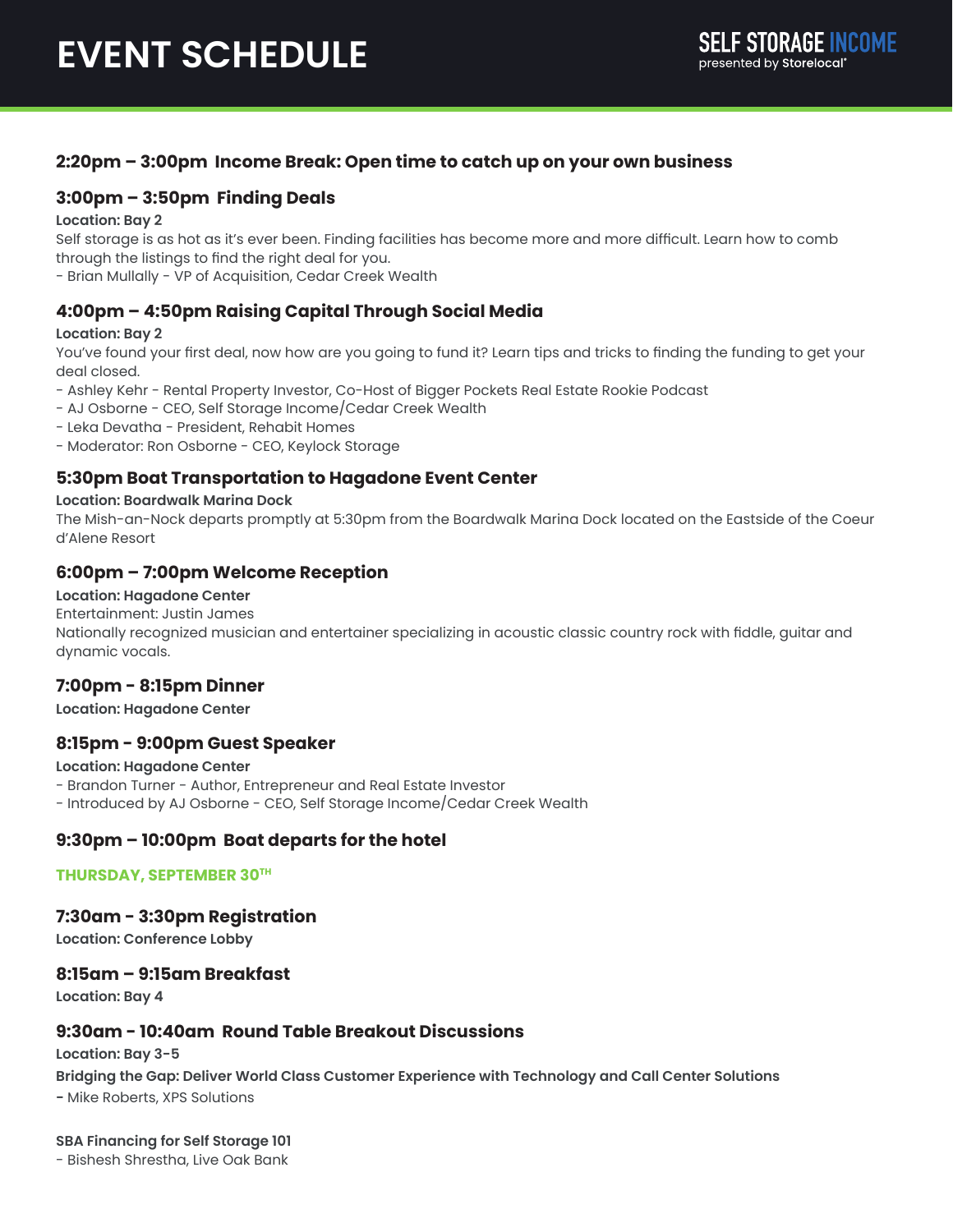# **EVENT SCHEDULE**

#### **Tenant Protection Programs: How to run them successfully, how to increase your income and how to avoid legal headaches**

- Chris Betteridge, Deans & Homer

**Using Smart Technology to Compete in the Self Storage Industry**

- John Bilton, Nokē Smart Entry by Janus International

## **10:45am – 11:45am LIVE Self Storage Income Podcast**

#### **Location: Bay 2**

**A variety of topics on commercial real estate and all it has to offer. Self Storage, Multi-Family, Mobile Home Parks and more!**

- AJ Osborne CEO, Self Storage Income/Cedar Creek Wealth
- Brandon Turner Author, Entrepreneur, & Real Estate Investor

## **11:45am – 1:00pm Lunch**

**Location: Bay 4**

## **1:00pm – 1:50pm Two lawyers, Three Opinions**

#### **Location: Bay 2**

Two respected industry attorneys tackle the most important legal issues facing storage operators. Oh...did we mention, they don't always agree!

- Scott Zucker Founding Partner, Weissman Zucker Euster Morochinik & Garber
- Jeffrey Greenberger Partner, Greenberger & Brewer, LLP
- Moderator: Anne Mari DeCoster COO, Storelocal

## **2:00pm – 2:50pm State of the Industry**

#### **Location: Bay 2**

Hear from an industry legend on where self storage is today and where he thinks it's headed.

- Mike Burnam President & CEO, StorageMart, LP
- Moderator: Lance Watkins CEO, Tenant Inc.

## **2:50pm – 3:30pm Consumer Trends & Best Practices**

#### **Location: Boardwalk Marina Dock located @ Eastside of Resort**

Recent data bout trends, rates, occupancy, storage growth and best practices for running your facilities.

- Ron Osborne - CEO of Keylock Storage

## **5:30pm – 8:00pm Cocktail Reception, Dinner and Cruise**

#### **Location: Boardwalk Marina Dock**

The Mish-an-Nock departs promptly at 5:30pm from the Boardwalk Marina Dock located on the Eastside of the Coeur d'Alene Resort

## **FRIDAY, OCTOBER 1ST**

## **8:00am – 9:30am Breakfast**

**Location: Bay 4**

## **9:30am - 11:30am Facility Tour: Keylock Storage**

**Location: 9906 N Government Way, Hayden, ID 83835**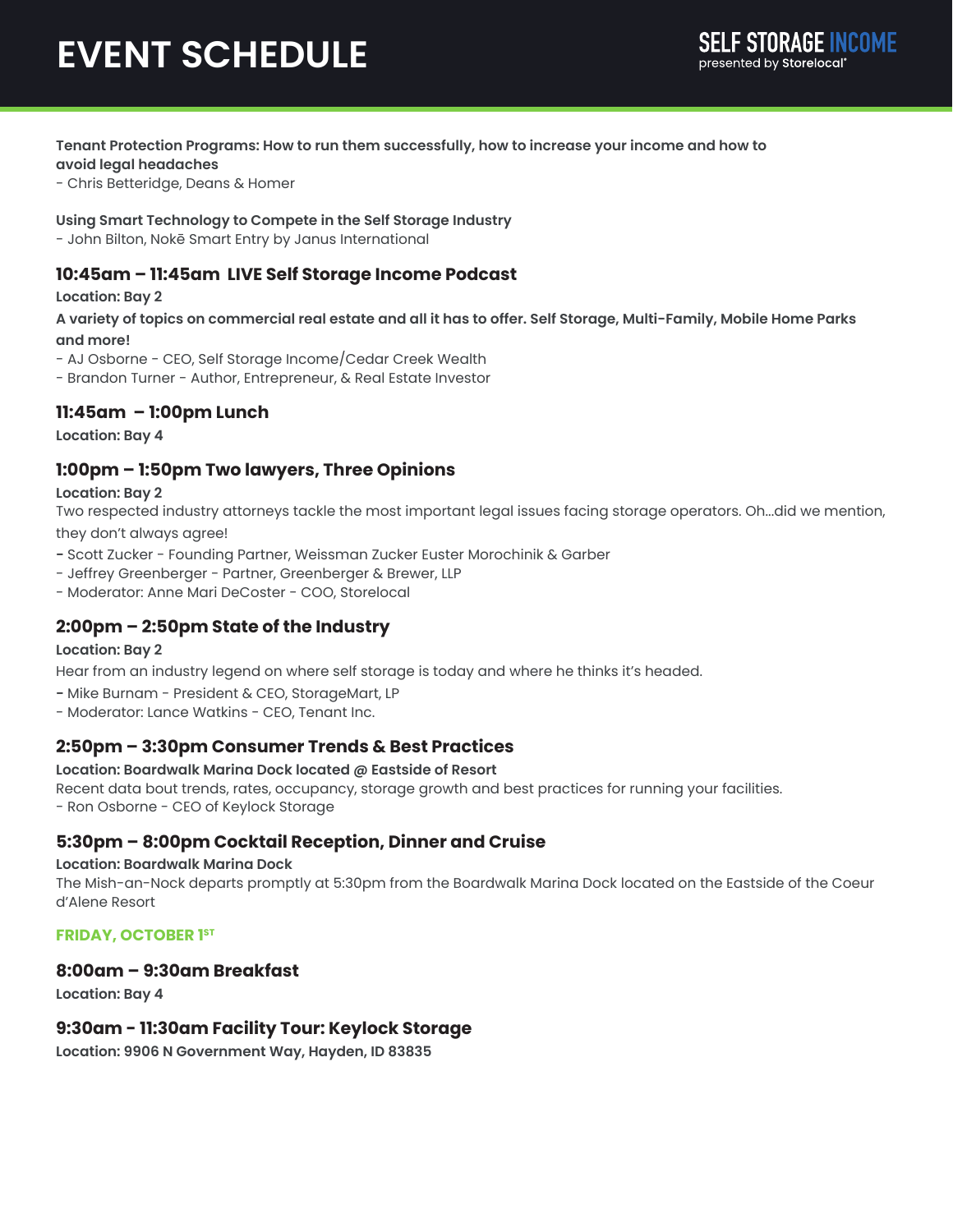# **FEATURED SPEAKERS**



## **GUEST SPEAKER**

#### **Brandon Turner**

Author, Entrepreneur & Real Estate Investor

Brandon Turner is an author, entrepreneur, and active real estate investor with more than 1,000 rental units and dozens of rehabs under his belt. He is the Vice President of BiggerPockets, co-host of The BiggerPockets Podcast, and author of multiple books, including The Book on Rental Property Investing and How to Invest in Real Estate.

Brandon has also been featured in numerous online and print publications--like Forbes.

com, Entrepreneur.com, and Money Magazine--where he enjoys showing others the power and impact of real estate investing and financial freedom. A life-long adventurer, Brandon (along with his wife, daughter, and son) splits his time between his home in Hawaii and various other destinations around the globe.



## **GUEST SPEAKER**

## **MIKE BURNAM**

President & CIO - SMARTCO, L.P.

Mike Burnam is President and Chief Investment Officer at SMARTCO, L.P., which owns 230+ self-storage facilities with over 17.7 million square feet of storage space in the US, Canada and the UK. Mike was Chief Executive Officer at Storage Trust Realty, taking the company public in 1994 then in 1999, selling it to Public Storage.

Mr. Burnam was previously Chief Executive Officer and Trustee at Warburg StorageMart

Partners, then navigating the takeover and eventual taking private of InStorage, publicly traded on the Toronto Stock Exchange, making StorageMart one of the largest self storage companies in Canada.



## **GUEST SPEAKER**

**TRAVIS MORROW** CEO — Storelocal®

Travis Morrow has been on a mission to modernize the self-storage industry since he started in 2004. As an intern at National Self Storage in Tucson, AZ, he started by creating an internal competition database that tracked pricing and occupancy of facilities across the 93 sub-markets NSS operated in.

In 2019 Morrow was appointed by the Storelocal Board of Directors to become the CEO

of the co-op. He has overseen the transformation of Storelocal into a profitable organization focused on supporting independent owner operators. to leverage the power of the larger group and stay competitive in a rapidly consolidating space.

He is currently overseeing the development of National Self Storage's next facility and exploring other development and expansion opportunities, while helping other Storelocal members modernize their operations and facility performance through his role as Storelocal CEO.